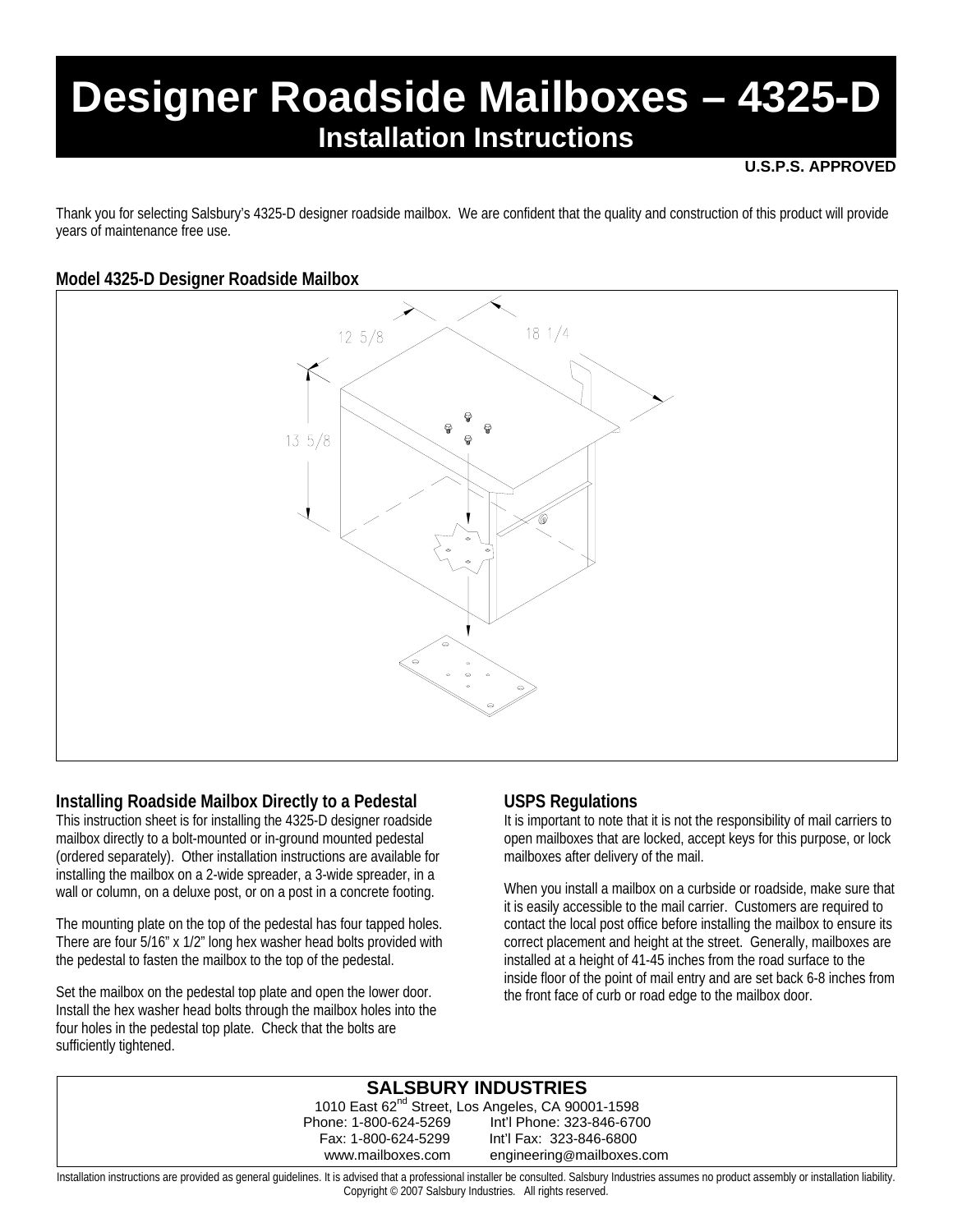# **Designer Roadside Mailboxes – 4325-D Wall or Column Mounted Installation Instructions**

### **U.S.P.S. APPROVED**

Thank you for selecting Salsbury's 4325-D designer roadside mailbox. We are confident that the quality and construction of this product will provide years of maintenance free use.

### **Model 4325-D Designer Roadside Mailbox**



### **Installing Roadside Mailbox in a Wall or Column**

This instruction sheet is for installing the 4325-D designer roadside mailbox in a hole in a wall or column. Other installation instructions are available for installing the mailbox direct to a pedestal, on a 2 wide spreader, on a 3-wide spreader, on a deluxe post, or on a post in a concrete footer.

It is recommended to have the unit present before starting the wall or column construction to obtain the best possible installation. The rough opening should be sized approximately 1/2" larger that the outside dimensions of the unit.

Due to construction variations and method of fastening the unit in the installation, the fastening hardware is not included. Choose fasteners that are appropriate for the construction method.

### **USPS Regulations**

It is important to note that it is not the responsibility of mail carriers to open mailboxes that are locked, accept keys for this purpose, or lock mailboxes after delivery of the mail.

When you install a mailbox on a curbside or roadside, make sure that it is easily accessible to the mail carrier. Customers are required to contact the local post office before installing the mailbox to ensure its correct placement and height at the street. Generally, mailboxes are installed at a height of 41-45 inches from the road surface to the inside floor of the point of mail entry and are set back 6-8 inches from the front face of curb or road edge to the mailbox door.

### **SALSBURY INDUSTRIES**

1010 East 62<sup>nd</sup> Street, Los Angeles, CA 90001-1598 Phone: 1-800-624-5269 Int'l Phone: 323-846-6700 Int'l Fax: 323-846-6800 www.mailboxes.com engineering@mailboxes.com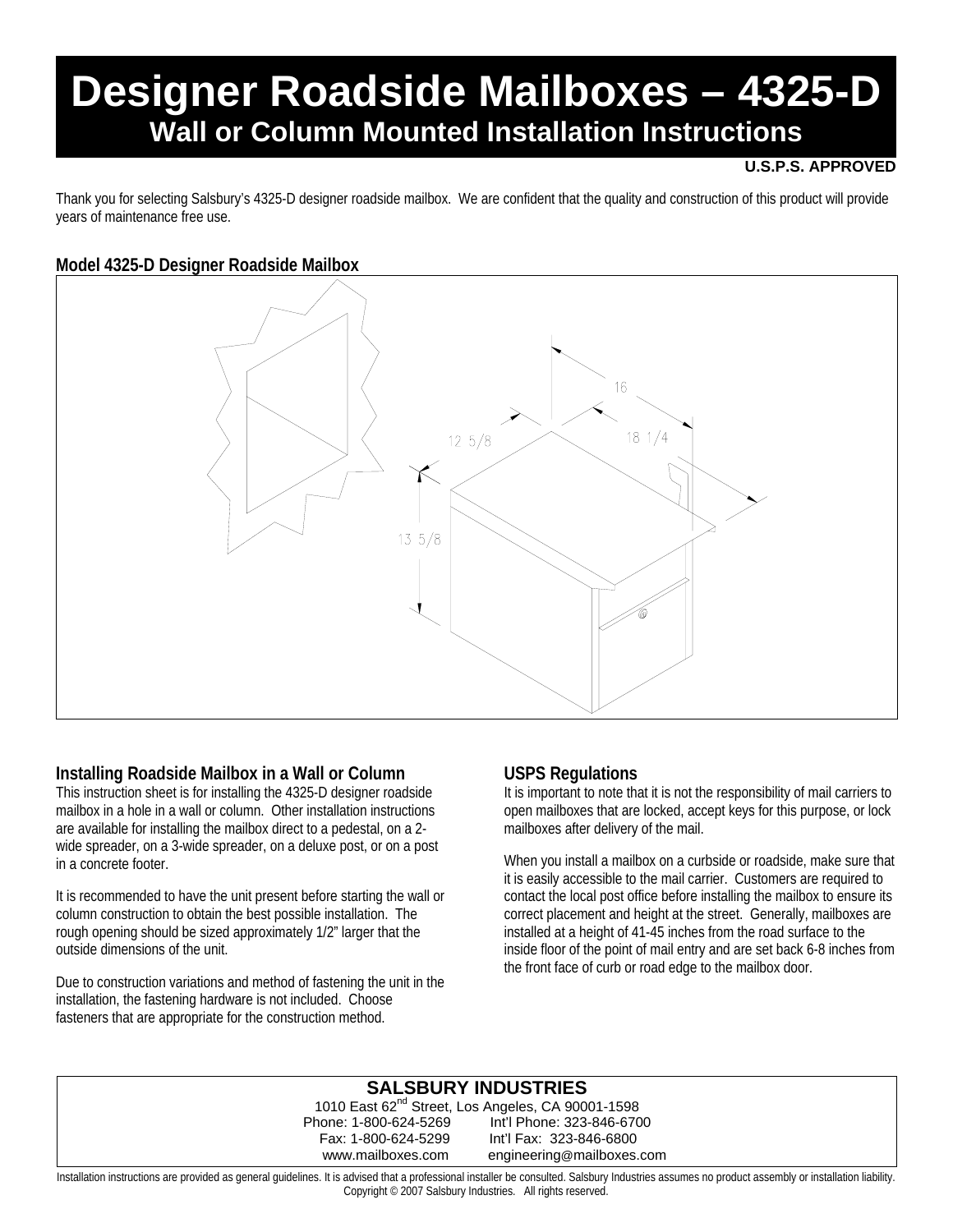# **Designer Roadside Mailboxes – 4325-D Newspaper Holder Installation Instructions**

**U.S.P.S. APPROVED** 

## **Installing Newspaper Holder under Mailbox**

Thank you for selecting Salsbury's 4325-D designer roadside mailbox. We are confident that the quality and construction of the mailbox will prove to be a good investment.

This instruction sheet is for installing the 4325-D designer roadside mailbox along with a 4315-D newspaper holder. Other installation instructions are available for installing the mailbox on a standard post, installing the mailbox on a deluxe post, installing the mailbox on spreaders, or installing the post in a concrete footing.

When you install a curbside or roadside mailbox, make sure that it is easily accessible to the mail carrier. By regulation it should be 41" to 45" from the ground or street surface up to the point of mail entry. The door should be set back 6" to 8" from the front face of the curb or the road edge. However, you should check with your local postmaster to ensure that the mailbox is installed according to local regulations.

The mailbox is fastened to the newspaper holder with four (4) 5/16" carriage bolts, washers, and nuts. The assembled mailbox and newspaper holder is then fastened to the standard or deluxe post with the four (4) 5/16" hex washer head bolts included with the post.



### **SALSBURY INDUSTRIES**

1010 East 62nd Street, Los Angeles, CA 90001-1598 Int'l Phone: 323-846-6700 Fax: 1-800-624-5299 Int'l Fax: 323-846-6800 www.mailboxes.com engineering@mailboxes.com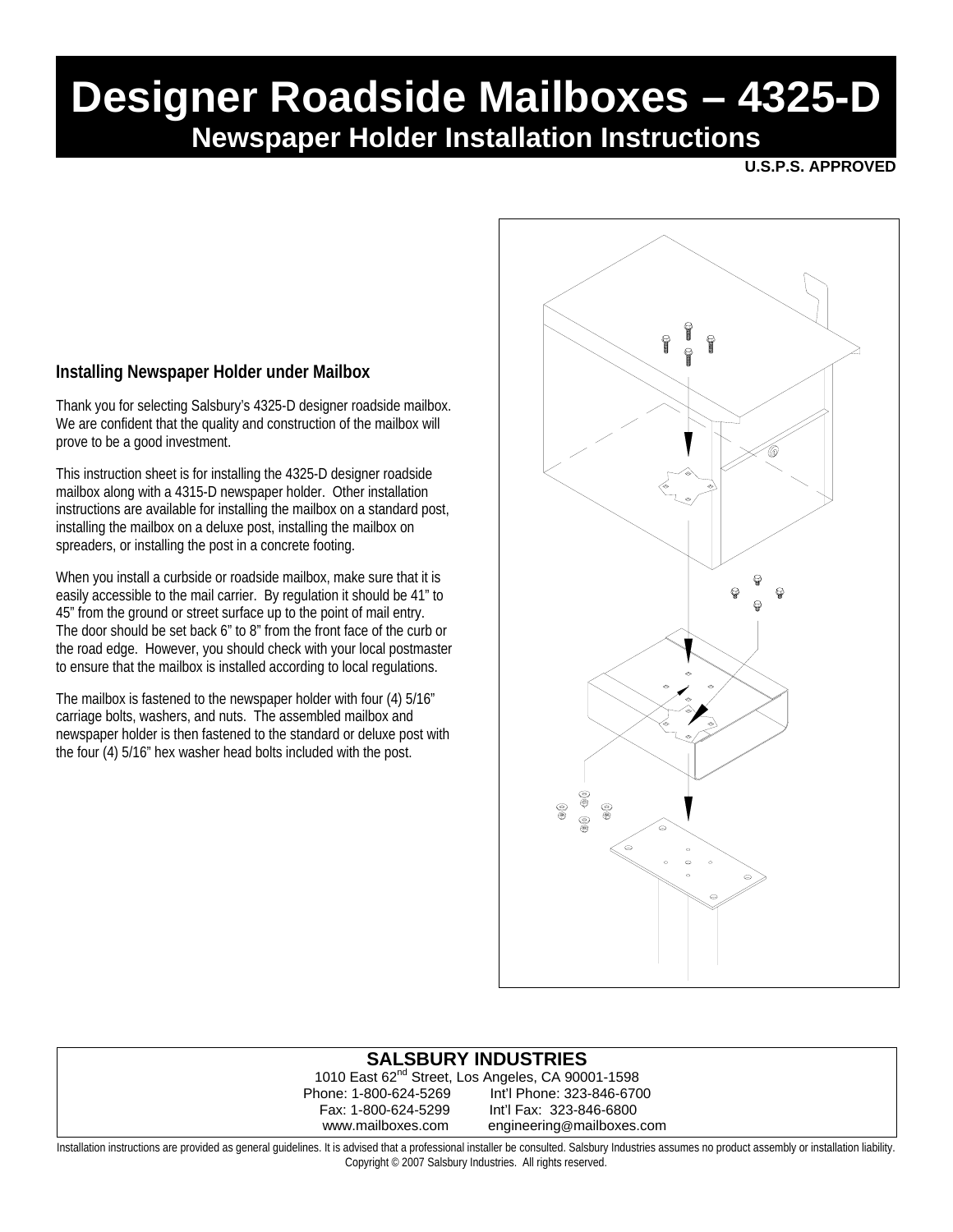# **Designer Roadside Mailboxes – 4325-D 2-Wide Spreader Installation Instructions**

#### **U.S.P.S. APPROVED**

Thank you for selecting Salsbury's 4325-D designer roadside mailbox. We are confident that the quality and construction of this product will provide years of maintenance free use.

## **Installing Roadside Mailbox on a 2-Wide Spreader**

This instruction sheet is for installing two (2) 4325-D designer roadside mailboxes on a 2-wide spreader on a bolt-mounted or inground mounted standard pedestal (ordered separately). Other installation instructions are available for installing the mailboxes on a 3-wide spreader, directly to a pedestal, or in a wall or column, on a deluxe post, or on a post in a concrete footing.

The mounting plate on the top of the pedestal has four tapped holes. There are four 5/16" x 1/2" long hex washer head bolts provided with the pedestal to fasten the spreader to the top of the pedestal. The four black plastic caps may be used to cover the exposed heads of the bolts.

The roadside mailboxes are each mounted to the spreader using four 5/16" x 1-1/2" long carriage bolts, one 1" thick aluminum spacer, flat washers, and hex acorn nuts. Two of these kits are provided with the spreader, one for each of the mailboxes.

Set a roadside mailbox in one of the positions on the spreader and open the lower door. Install the carriage bolts through the mailbox holes, through the spacers, and through the four holes in the spreader. After assuring that the square shanks under the bolt heads are securely in the square holes in the bottom of the mailbox, attach the flat washers and hex acorn nuts to the bottom of the bolts. Make sure the nuts are sufficiently tightened.

Repeat for the second 4325-D designer roadside mailbox.

### **USPS Regulations**

It is important to note that it is not the responsibility of mail carriers to open mailboxes that are locked, accept keys for this purpose, or lock mailboxes after delivery of the mail.

When you install a mailbox on a curbside or roadside, make sure that it is easily accessible to the mail carrier. Customers are required to contact the local post office before installing the mailbox to ensure its correct placement and height at the street. Generally, mailboxes are installed at a height of 41-45 inches from the road surface to the inside floor of the point of mail entry and are set back 6-8 inches from the front face of curb or road edge to the mailbox door.

## **Model 4325-D Designer Roadside Mailboxes**



### **SALSBURY INDUSTRIES**

1010 East 62<sup>nd</sup> Street, Los Angeles, CA 90001-1598 Phone: 1-800-624-5269 Int'l Phone: 323-846-6700 Fax: 1-800-624-5299 Int'l Fax: 323-846-6800 www.mailboxes.com engineering@mailboxes.com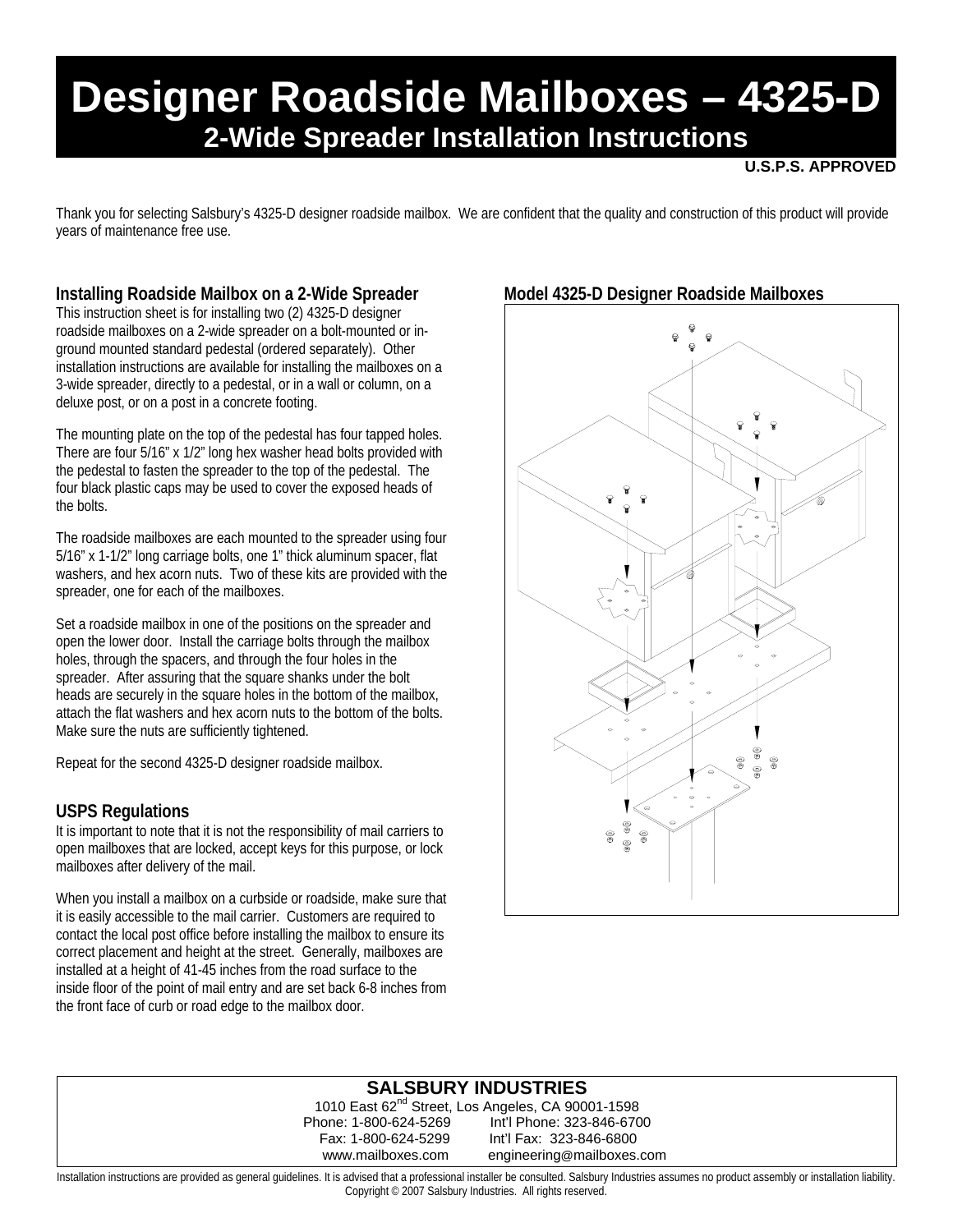# **Designer Roadside Mailboxes – 4325-D 3-Wide Spreader Installation Instructions**

#### **U.S.P.S. APPROVED**

Thank you for selecting Salsbury's 4325-D designer roadside mailbox. We are confident that the quality and construction of this product will provide years of maintenance free use.

### **Installing Roadside Mailboxes on a 3-Wide Spreader**

This instruction sheet is for installing three 4325-D designer roadside mailboxes on a 3-wide spreader on a bolt-mounted or in-ground pedestal (ordered separately). Other installation instructions are available for installing the mailboxes on a 2-wide spreader, directly to a pedestal, in a wall or column, on a deluxe post, or on a post in a concrete footing.

The mounting plate on the top of the pedestal has four tapped holes. There are four 5/16" x 1-1/2" long hex washer head bolts and one 1" thick aluminum spacer provided to fasten the middle mailbox and the spreader to the top of the pedestal. Open the lower door of the mailbox and install the four bolts. Make sure the bolts are sufficiently tightened.

The other two mailboxes are each mounted to the spreader using four 5/16" x 1-1/2" long carriage bolts, one 1" thick aluminum spacer, flat washers, and hex acorn nuts. Two of these kits are provided with the spreader, one for each of the mailboxes.

Set a mailbox in one of the end positions on the spreader and open the lower door. Install the carriage bolts through the mailbox holes, through the spacer, and through the four holes in the spreader. After assuring that the square shanks under the bolt heads are securely in the square holes in the bottom of the mailbox, attach the flat washers and hex acorn nuts to the bottom of the bolts. Make sure the nuts are sufficiently tightened.

Repeat for the remaining mailbox.

### **USPS Regulations**

It is important to note that it is not the responsibility of mail carriers to open mailboxes that are locked, accept keys for this purpose, or lock mailboxes after delivery of the mail.

When you install a mailbox on a curbside or roadside, make sure that it is easily accessible to the mail carrier. Customers are required to contact the local post office before installing the mailbox to ensure its correct placement and height at the street. Generally, mailboxes are installed at a height of 41-45 inches from the road surface to the inside floor of the point of mail entry and are set back 6-8 inches from the front face of curb or road edge to the mailbox door.

## **Model 4325-D Designer Roadside Mailboxes**



## **SALSBURY INDUSTRIES**

1010 East 62<sup>nd</sup> Street, Los Angeles, CA 90001-1598 Phone: 1-800-624-5269 Int'l Phone: 323-846-6700 Int'l Fax: 323-846-6800 www.mailboxes.com engineering@mailboxes.com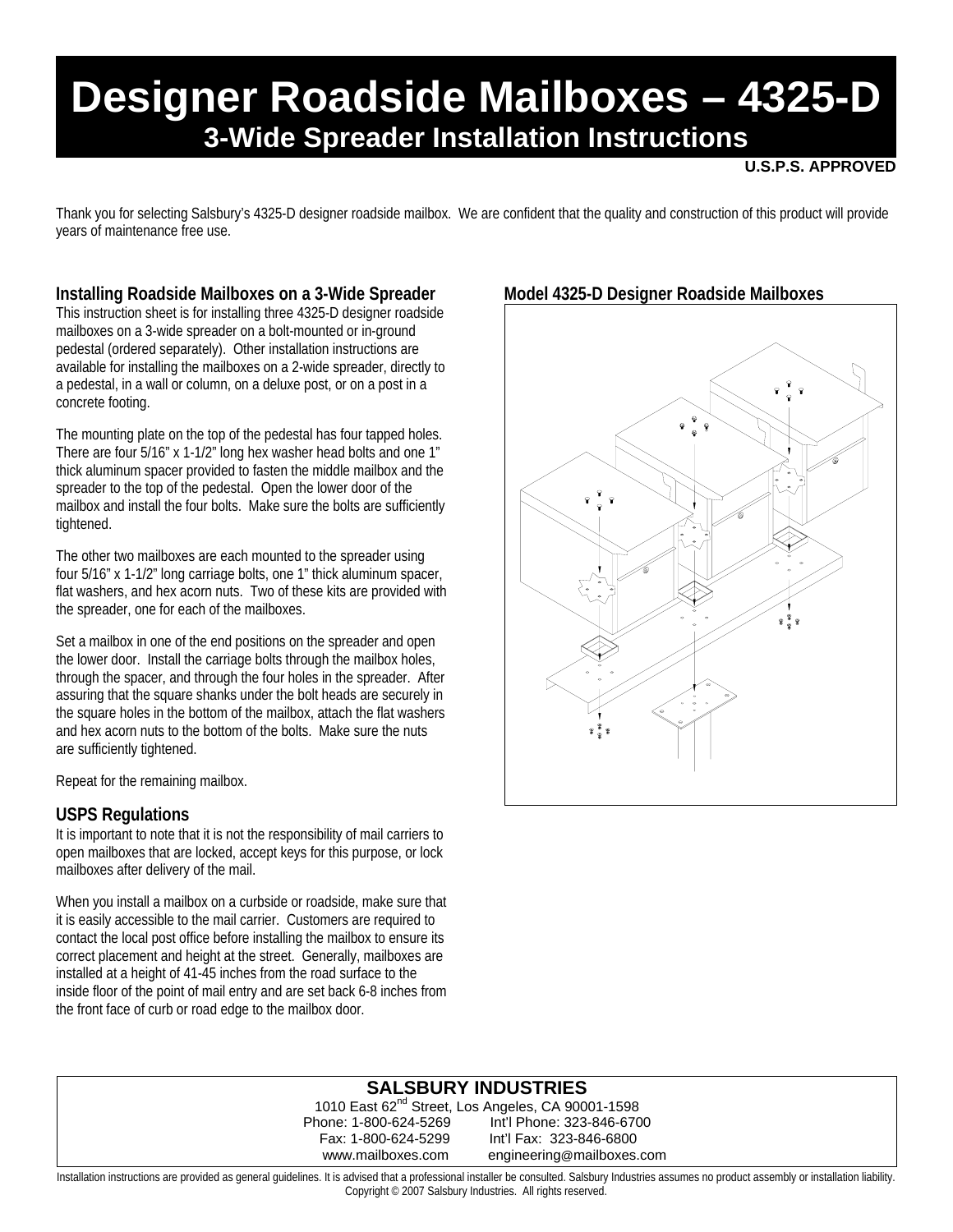# **Designer Roadside Mailboxes – 4325-D In-Ground Mounted Post Installation Instructions**

**U.S.P.S. APPROVED** 

### **Installing the In-Ground Mounted Post for the Mailbox Into Concrete**

When you install a curbside or roadside mailbox, make sure that it is easily accessible to the mail carrier. By regulation it should be 41" to 45" from the ground or street surface up to the inside floor of the mailbox. The door should be set back 6" to 8" back from the front face of the curb or the road edge. However, you should check with your local postmaster to ensure that the mailbox is installed according to local regulations.

Dig the hole for the concrete footing, and prepare the concrete. You will need approximately 4-1/2 cubic feet. The top surface of the footing should be about 12" by 18" and extend 36" into the ground. See the illustration for the relative position of the rectangular footing to the post and mailbox. The bottom of the hole for the concrete footing should be filled with about 6" of gravel to promote drainage under the post. The top of the footing should be sloped for water runoff.

The concrete must be below the frost line. Otherwise the post will move when the ground freezes. Be careful not to puncture water, sewer, or gas lines when digging holes for footing.

Set the post in the hole and fill the hole with the prepared concrete mix. Prod the mix with a stick while filling to reduce any air pockets. If you want to conceal the concrete, pour it to within a few inches of the top of the hole and cover with soil after the concrete has set. Use a carpenter's level on the sides of the post to ensure that the post is aligned vertically. Periodically check the vertical alignment of the post as the concrete is curing.



### **SALSBURY INDUSTRIES**

1010 East 62<sup>nd</sup> Street, Los Angeles, CA 90001-1598 Phone: 1-800-624-5269 Int'l Phone: 323-846-6700 Fax: 1-800-624-5299 Int'l Fax: 323-846-6800 www.mailboxes.com engineering@mailboxes.com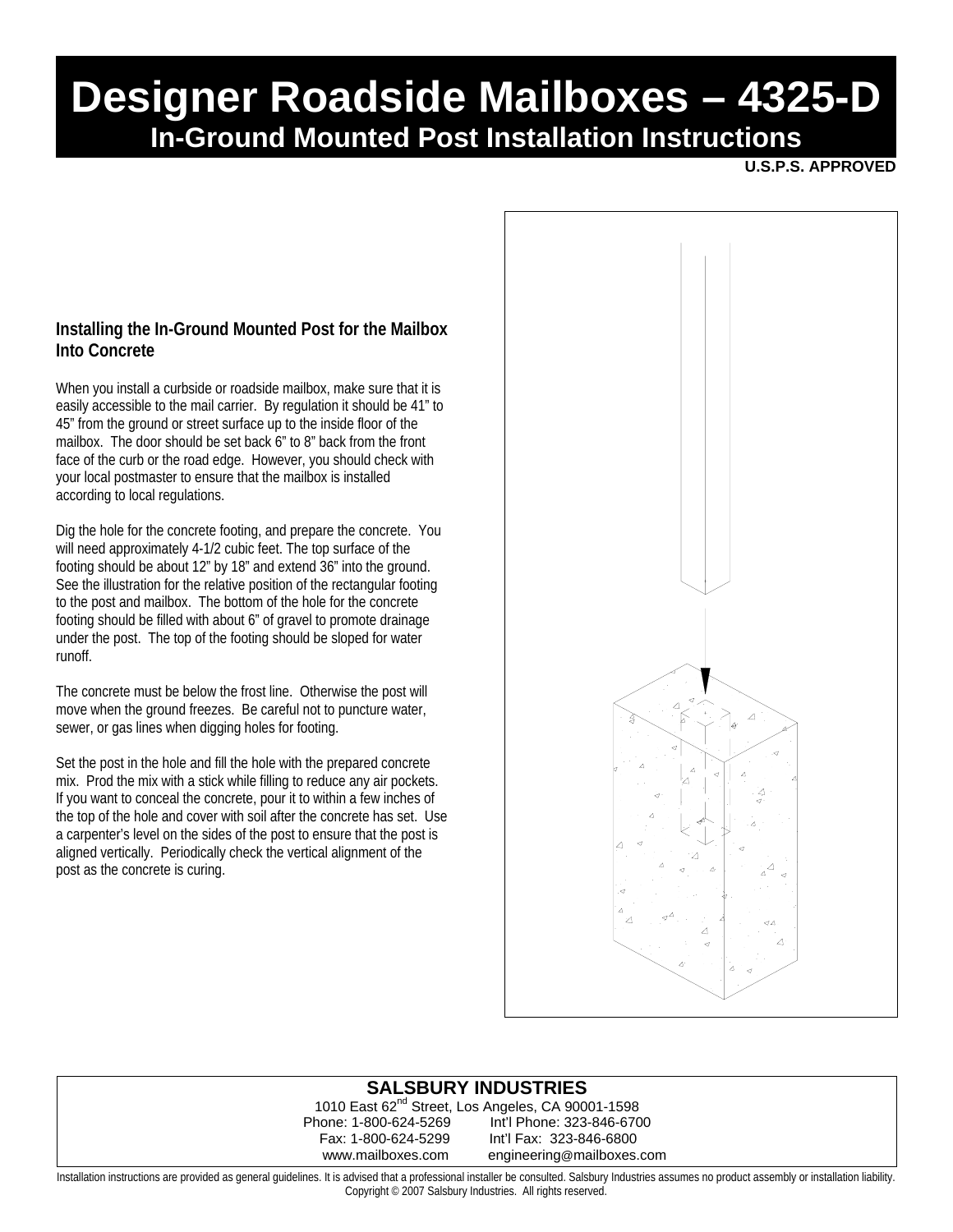# **Designer Roadside Mailboxes – 4325-D Bolt Mounted Post Installation Instructions**

**U.S.P.S. APPROVED**

### **Installing the Bolt Mounted Post for the Mailbox onto Anchor Bolts**

When you install a curbside or roadside mailbox, make sure that it is easily accessible to the mail carrier. By regulation it should be 41" to 45" from the ground or street surface up to the inside floor of the mailbox. The door should be set back 6" to 8" back from the front face of the curb or the road edge. However, you should check with your local postmaster to ensure that the mailbox is installed according to local regulations.

Dig the hole for the concrete footing, and prepare the concrete. You will need approximately 4-1/2 cubic feet. The top surface of the footing should be about 12" by 18" and extend 36" into the ground. See the illustration for the relative position of the rectangular footing to the post and mailbox. The bottom of the hole for the concrete footing should be filled with about 6" of gravel to promote drainage under the post. The top of the footing should be sloped for water runoff.

The concrete must be below the frost line. Otherwise the post will move when the ground freezes. Be careful not to puncture water, sewer, or gas lines when digging holes for footing.

Attach the 4 J-shaped anchor bolts to the base of the post with 4 nuts under and 4 nuts over the bottom mounting plate. Pour the concrete into the hole, prodding the mix with a stick while filling to reduce any air pockets. Press the anchor bolts on the bottom of the post into the concrete until the bottom plate is resting on the top surface of the wet concrete. Use a carpenter's level on the sides of the post to ensure that the post is aligned vertically. Periodically check the vertical alignment of the post as the concrete is curing.

The concrete will shrink as it hardens, leaving a space between the anchor and the concrete when it is cured. To prevent this, loosen the top bolt one full turn prior to inserting into the wet concrete. After the anchor is inserted into the wet concrete, place your foot on the top of the threaded anchor and push down until the top nut is pressed against the anchor plate. After the concrete has hardened, re-tighten the top bolt.



## **SALSBURY INDUSTRIES**

1010 East 62<sup>nd</sup> Street, Los Angeles, CA 90001-1598 Phone: 1-800-624-5269 Int'l Phone: 323-846-6700 Fax: 1-800-624-5299 Int'l Fax: 323-846-6800 www.mailboxes.com engineering@mailboxes.com